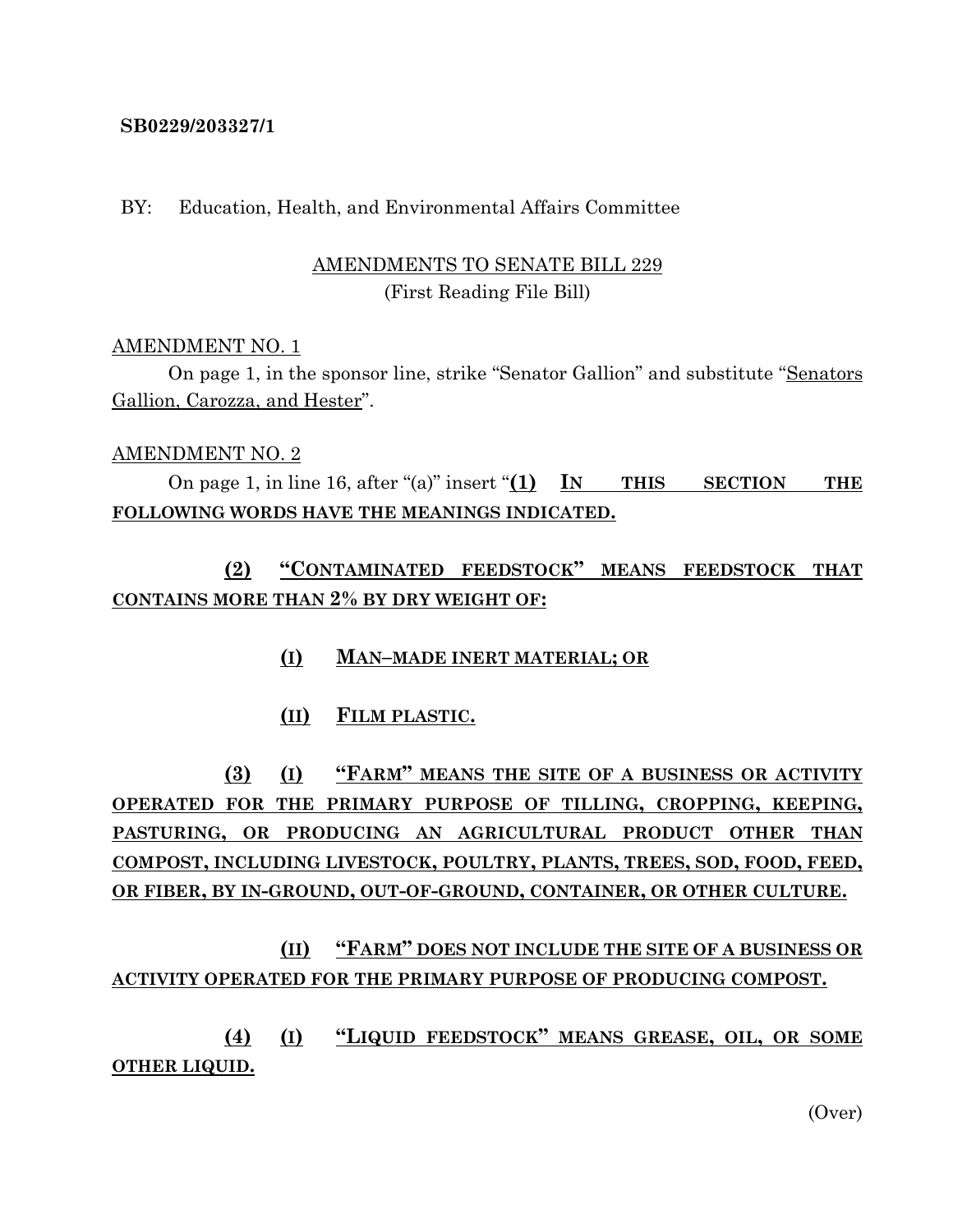**SB0229/203327/01 Education, Health, and Environmental Affairs Committee Amendments to SB 229 Page 2 of 4**

**(II) "LIQUID FEEDSTOCK" DOES NOT INCLUDE FOOD SCRAPS THAT CONTAIN SOME LIQUID.**

**(5) (I) "OFF–SITE TYPE 2 FEEDSTOCK" IS TYPE 2 FEEDSTOCK THAT IS GENERATED OFF–SITE.**

**(II) "OFF–SITE TYPE 2 FEEDSTOCK" MAY NOT INCLUDE ANIMAL MORTALITIES.**

**(6) (I) "ON–SITE TYPE 2 FEEDSTOCK" IS TYPE 2 FEEDSTOCK THAT IS GENERATED ON–SITE.**

**(II) "ON–SITE TYPE 2 FEEDSTOCK" MAY INCLUDE ANIMAL MORTALITIES.**

**(7) "TYPE 1 FEEDSTOCK" MEANS:**

**(I) YARD WASTE, AS DEFINED IN § 9–1701 OF THIS SUBTITLE; AND**

**(II) OTHER MATERIALS DETERMINED BY THE DEPARTMENT TO POSE A LOW LEVEL OF RISK FROM HAZARDOUS SUBSTANCES, HUMAN PATHOGENS, AND PHYSICAL CONTAMINANTS.**

**(8) "TYPE 2 FEEDSTOCK" MEANS:**

(Over)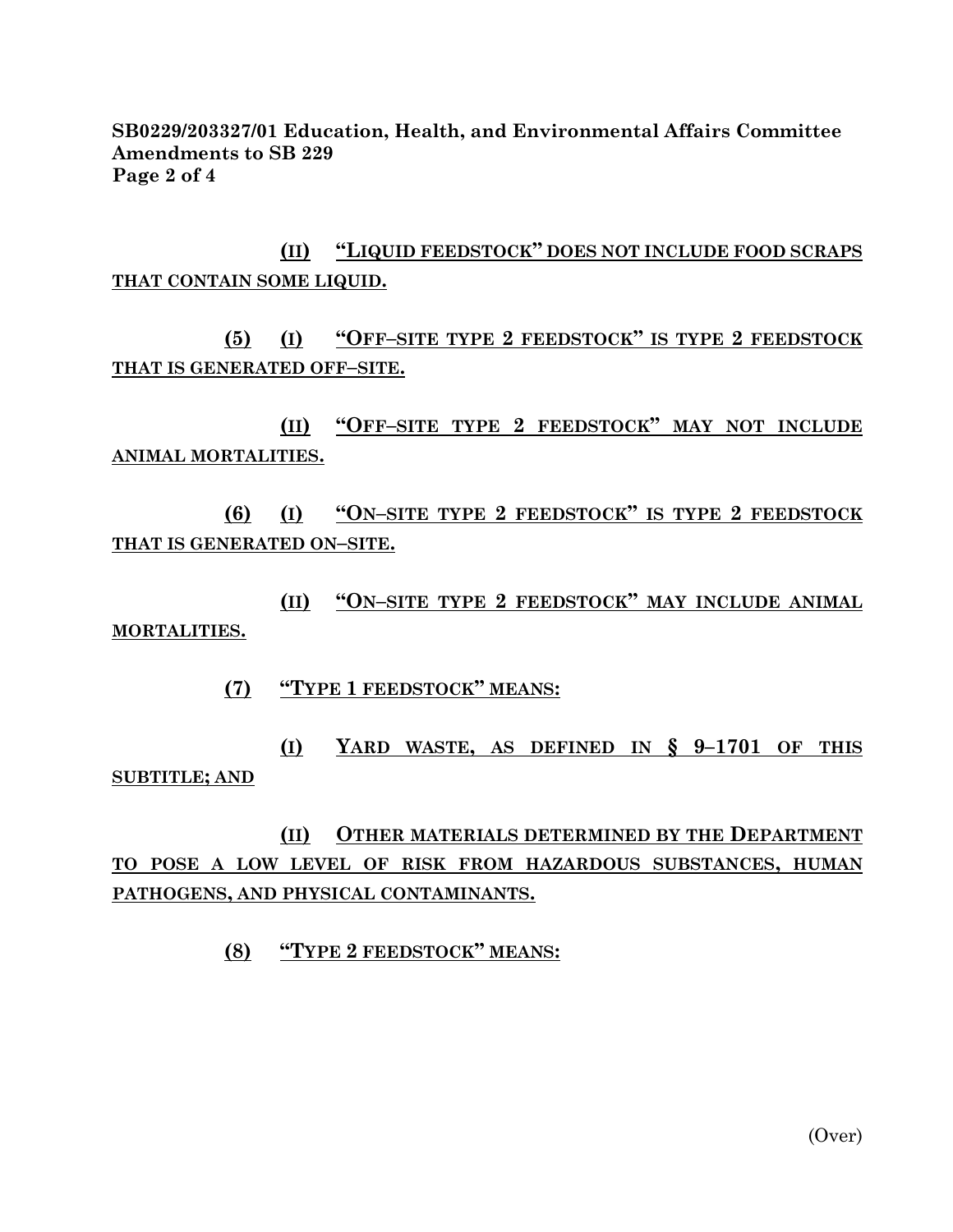### **SB0229/203327/01 Education, Health, and Environmental Affairs Committee Amendments to SB 229 Page 3 of 4**

# **(I) SOURCE–SEPARATED ORGANICS FROM RESIDENTIAL CURBSIDE OR DROP–OFF PROGRAMS AND NONRESIDENTIAL SOURCES, INCLUDING PRECONSUMER AND POSTCONSUMER FOOD SCRAPS AND NONRECYCLABLE PAPER; AND**

# **(II) DEPARTMENT–APPROVED ANIMAL MANURE AND BEDDING, WITH DEPARTMENT APPROVAL BASED ON FACTORS SUCH AS MOISTURE CONTENT AND PATHOGEN RISK.**

**(B)**";

and in line 18, strike "(b)" and substitute "**(C)**".

On page 2, in lines 17 and 18, strike "**IN SUPPORT OF**" and substitute "**FOR ACTIVE**"; in line 18, strike "**AND**"; and in line 19, after "**(II)**" insert "**COMPOSTS ONLY ONE OR MORE OF THE FOLLOWING:**

## **1. ORGANIC MATERIALS GENERATED ON SITE OR AT ANOTHER FARM CONTROLLED BY THE SAME OPERATOR;**

**2. ANIMAL MANURE AND BEDDING, GENERATED ON** 

### **SITE;**

## **3. TYPE 1 FEEDSTOCK, REGARDLESS OF THE PLACE**

**OF GENERATION;**